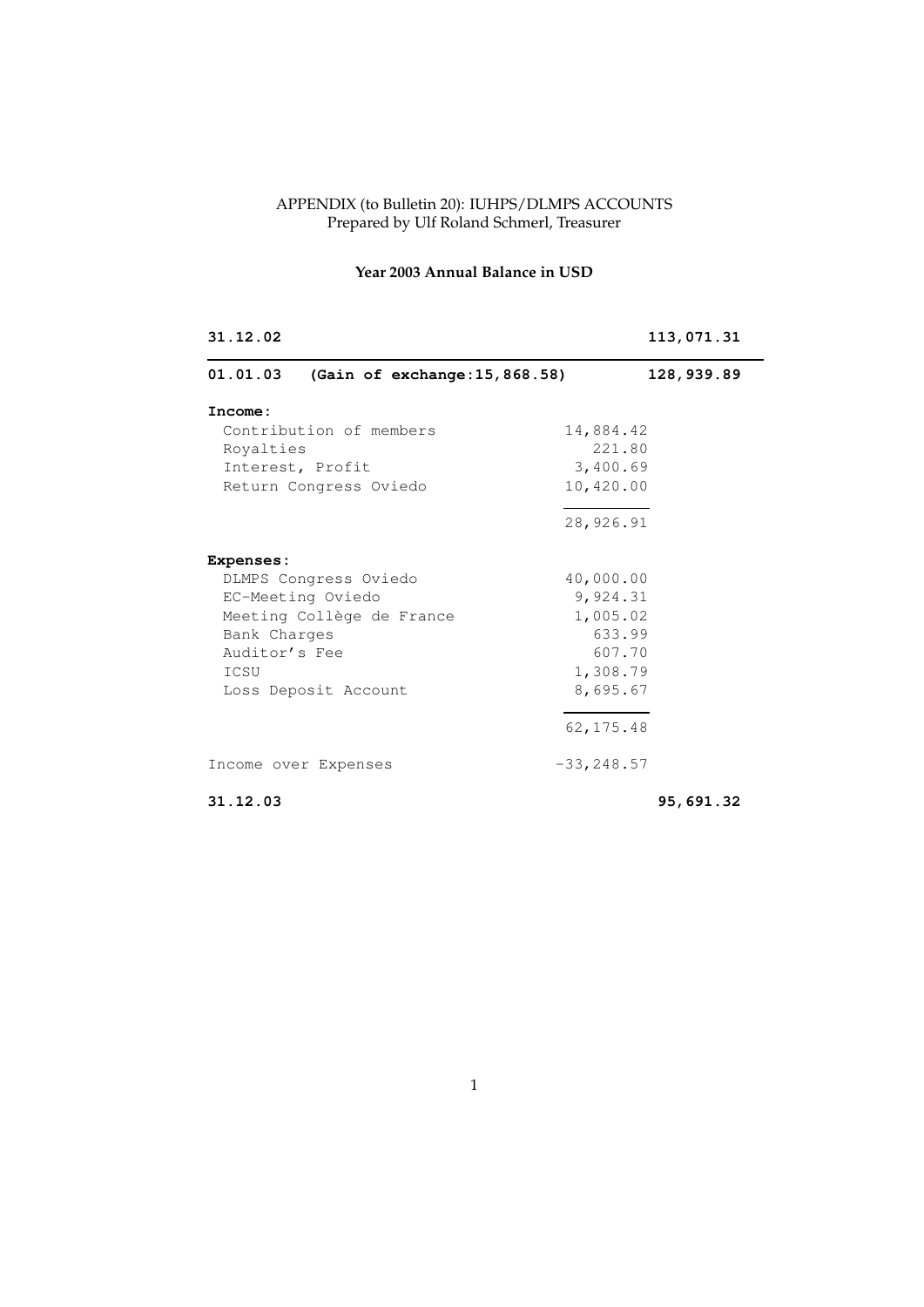## **Year 2004 Annual Balance in USD**

| 31.12.03                |                              |              | 95,691.32  |
|-------------------------|------------------------------|--------------|------------|
| 01.01.04                | (Gain of exchange: 2,732.65) |              | 98, 423.97 |
| Income:                 |                              |              |            |
| Contribution of members |                              | 10,479.31    |            |
| Royalties               |                              | 108.11       |            |
| Interest, Profit        | 4,821.63                     |              |            |
|                         |                              | 15,409.05    |            |
| <b>Expenses:</b>        |                              |              |            |
|                         | EC-Meeting London            | 3,745.03     |            |
| Bank Charges            |                              | 835.08       |            |
| Auditor's Fee           |                              | 633.45       |            |
| ICSU                    |                              | 1,128.58     |            |
|                         | Loss Deposit Account         | 2,351.89     |            |
|                         |                              | 8,694.03     |            |
|                         | Income over Expenses         | $+6, 715.02$ |            |
| 31.12.04                |                              |              | 105,138.99 |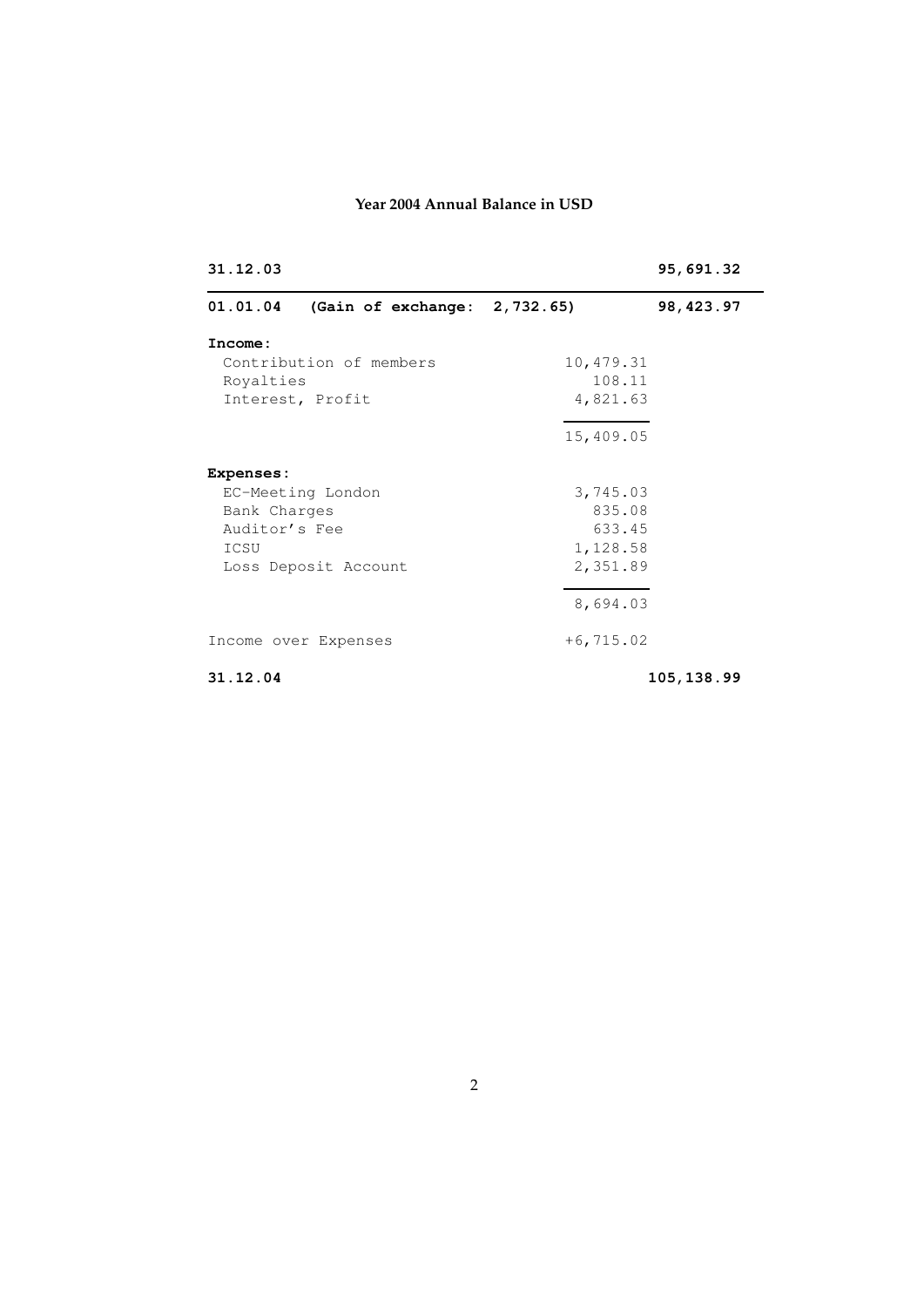## **Year 2005 Annual Balance in USD**

| 31.12.04                |                             | 105,138.99  |  |
|-------------------------|-----------------------------|-------------|--|
| 01.01.05                | (Gain of exchange: 10.98)   | 105, 149.97 |  |
| Income:                 |                             |             |  |
| Contribution of members |                             | 12,409.79   |  |
| Royalties               |                             | 0.00        |  |
| Interests               |                             | 2,312.06    |  |
|                         |                             | 14,721.85   |  |
| <b>Expenses:</b>        |                             |             |  |
|                         | Proceedings Oviedo Congress | 3,592.05    |  |
| Bank Charges            |                             | 566.68      |  |
| Auditor's Fee           |                             | 651.89      |  |
|                         |                             | 4,810.62    |  |
|                         | Income over Expenses        | $+9,911.23$ |  |
| 31.12.05                |                             | 115,061.20  |  |